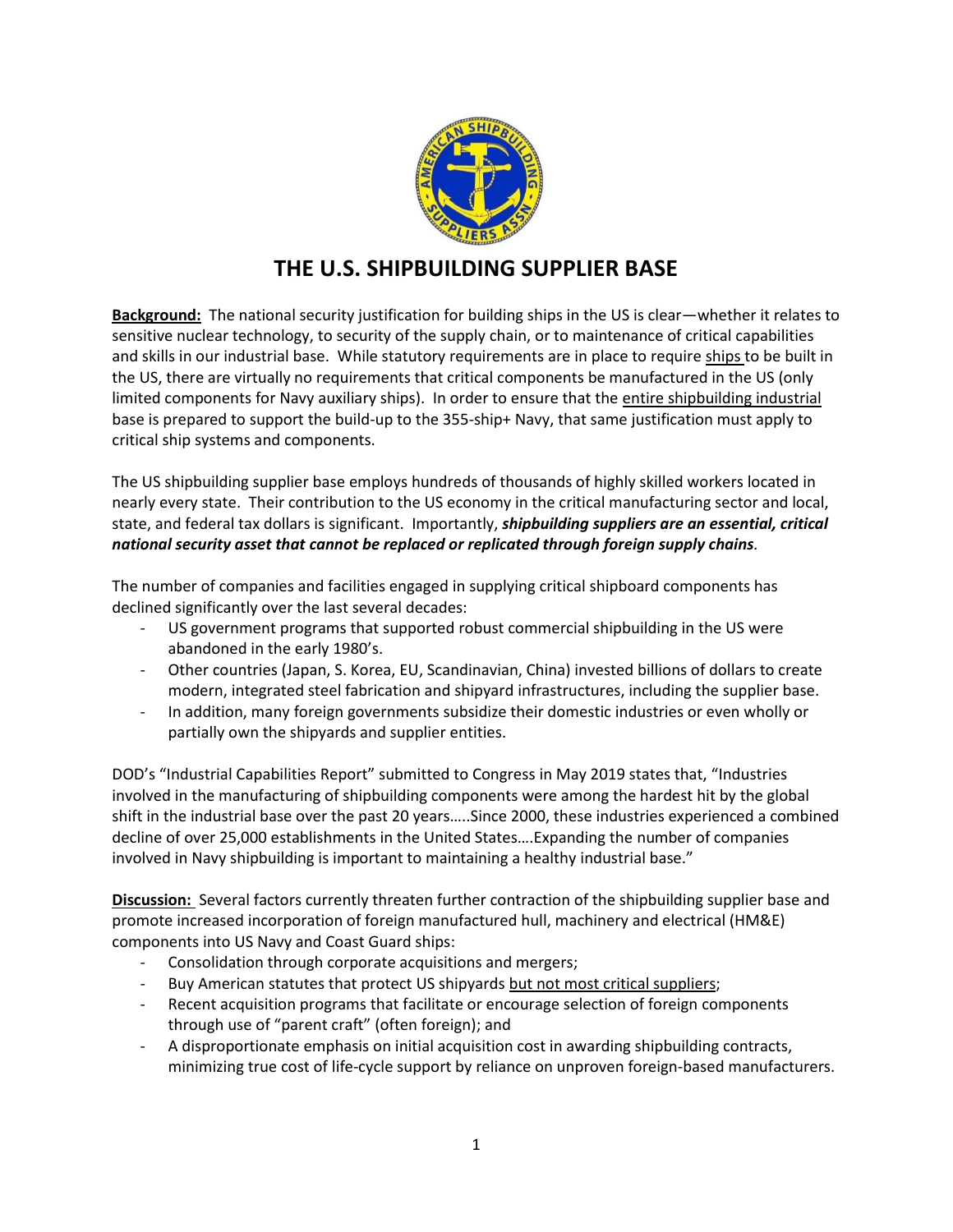**Impact:** US suppliers are keenly aware of the need to be competitive and responsive to the government, for both initial acquisition and in providing life-cycle support. Many have years of experience in this business (over 100 years) and others are recent suppliers, having invested in innovative technologies and facilities dedicated to supporting the Navy. There are several misconceptions regarding competitiveness of US manufacturers and the assumed benefit of allowing foreign manufacturers to compete for US shipbuilding business.

While foreign manufacturers can often underbid US suppliers on initial acquisition cost, most often the cost difference is minimal to moderate. In some cases, there is no difference, but business relationships between US shipyards and foreign suppliers dictate the source. Where there are cost differences, these circumstances frequently apply:

- The foreign manufacturer is wholly or partially owned by the government, who can subsidize the offered price;
- The foreign manufacturer is not subject to the same laws and regulations on cost transparency, employee protections, environmental regulations, anti-corruption laws (FCPA), or other important requirements and protections;
- The foreign manufacturer has a robust commercial customer base with large volume that enables the offering of low acquisition cost.

Even if US components cost more, the overall impact of requiring US-manufactured HM&E components on the cost of a ship is minimal. HM&E components are a relatively small proportion of the cost of an auxiliary or sealift ship and an even smaller proportion of the cost of a major surface combatant**.**  Therefore, even a 10% differential in initial acquisition cost of US components amounts to a few percent increase in the overall cost of the ship.

However, there are offsetting costs to the US government that accompany the use of foreign components:

- To the extent US suppliers already support other US government programs, the loss of any additional opportunity increases the cost of the current programs; this is particularly true for NOFORN programs, such as nuclear aircraft carrier and submarine programs.
- To the extent the foreign supplier is not experienced with meeting US Navy qualifications (shock, vibration, EMI, cybersecurity), the Navy risks incurring expenses for overseeing the qualification and testing process and for dealing with performance issues once in service.
- To the extent the foreign supplier is not experienced in supporting after-market requirements, the Navy risks unavailability or obsolescence of parts (e.g., the commercial market does not rely on heavily specified components and, therefore, is not equipped to support a part for the 30+ year life of a ship) and frequently the foreign supplier does not have the infrastructure near US Navy ports for prompt response for support.
- Most importantly, to the extent the foreign supplier relies on its first, second, and third-tier suppliers located around the world (including China), there is no way to ensure that the Navy can count on availability of these components *or that they come from trusted sources*.

There are several steps Congress must take to mitigate the loss of trusted, reliable US manufacturers of shipboard components through legislative action in the FY2021 National Defense Authorization Act and the FY2021 Defense Appropriations Act.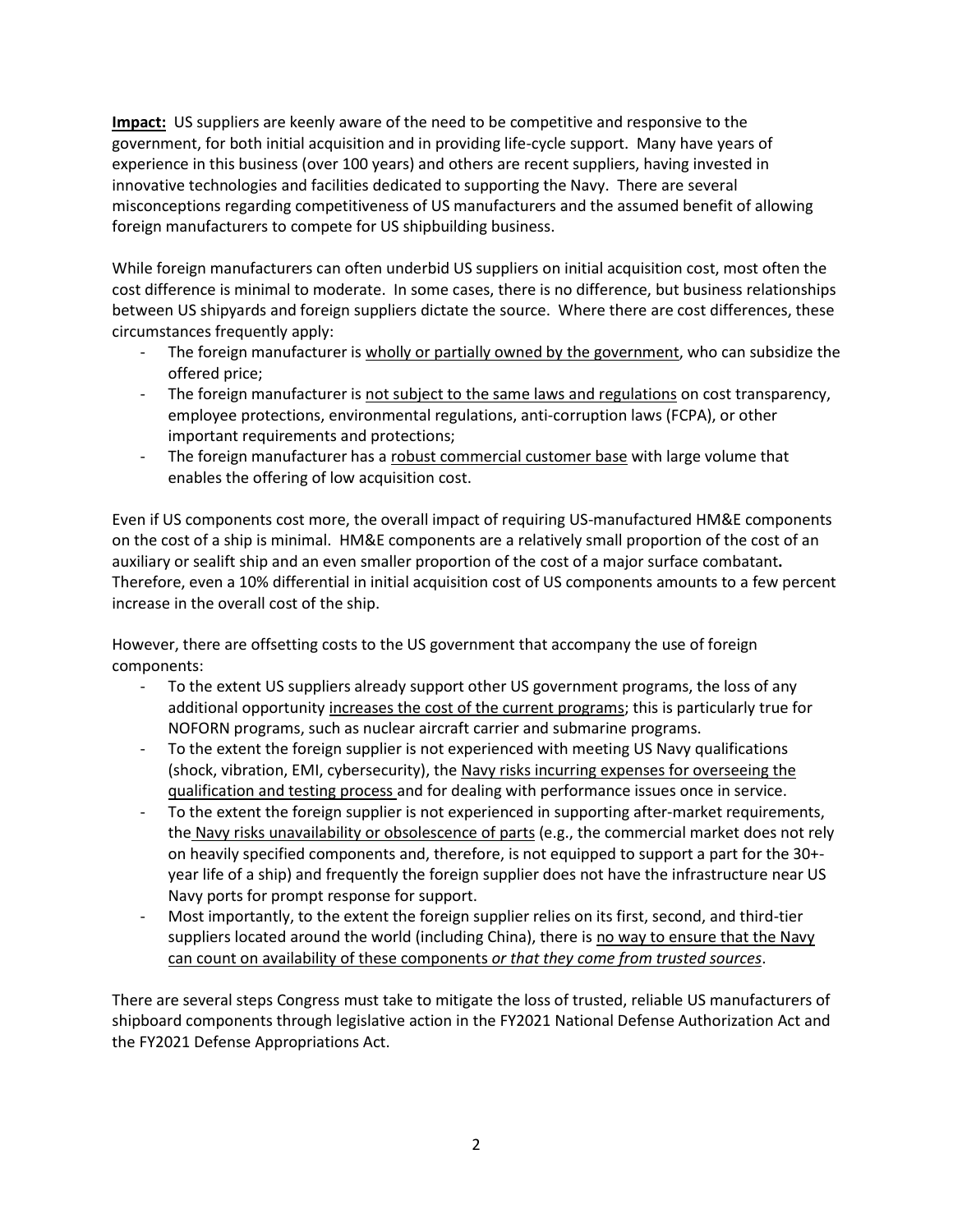### **LEGISLATIVE PROPOSALS TO STRENGTHEN THE US SHIPBUILDING SUPPLIER BASE**

**Expand and enforce Buy American laws**. In FY2020, Congress restored the requirement for domestic manufacture of critical components such as propulsion diesel engines on some auxiliary ships by adding them to the NTIB, but excluded "special mission ships."

- This list of critical components must be expanded to include:
	- o Medium-speed diesel engines (recently added);
	- o Power Distribution, Energy Storage Systems; and,
	- o Auxiliary propulsion systems, including thrusters, waterjets, dynamic positioning systems and hybrid drive systems;
	- $\circ$  ship service power generators, emergency generators, and hybrid drive systems
	- o Military Qualified Wire and Cable and derived products.
	- o Propulsion shafting
	- o Crankshafts for marine engines
	- $\circ$  Specialized Valves for pneumatic, fuel, firefighting, countermeasure wash down, and chilled water systems
	- o Air circuit breakers
	- o LV & HV switchgear
	- o Power converters
	- o Power inverters
	- o Frequency converters
	- o Aircraft Electrical Starting Stations (AESS)
	- o Degaussing systems
	- o Static Automatic Bus Transfer Switches (SABTs)
	- o Inertial navigation systems and gyrocompass
- Congress must require that these additional components be engineered, manufactured and assembled in the US.
- -
- Special mission ships must NOT be excluded from the domestic manufacture requirements, as these ships provide critical support to US Navy operations, such as submarine tending, cablelaying, and others.

#### **Expand and reinforce the requirement that US-manufactured critical components must be installed on**

**the FFG(X) early in the program.** The Navy objected to a requirement for US manufactured HM&E components on the lead ship of the FFG(X) class due to concern for potential cost increase and delay in the program because of amending the RFP. Congress directed that propulsion engines and propulsion reduction gears must be procured from US manufacturers beginning no later than the 11<sup>th</sup> ship, with the Navy being required to report on potential cost and schedule impact for application on fourth, sixth, eighth, or tenth ship. The Navy has already requested and received this information from the bidders.

- Congress must expand the list of critical HM&E components that must be manufactured in the US to include:
	- o Propulsion and ship's service diesel engines;
	- $\circ$  Power Distribution Equipment; Energy Storage/Magazine Equipment; and,